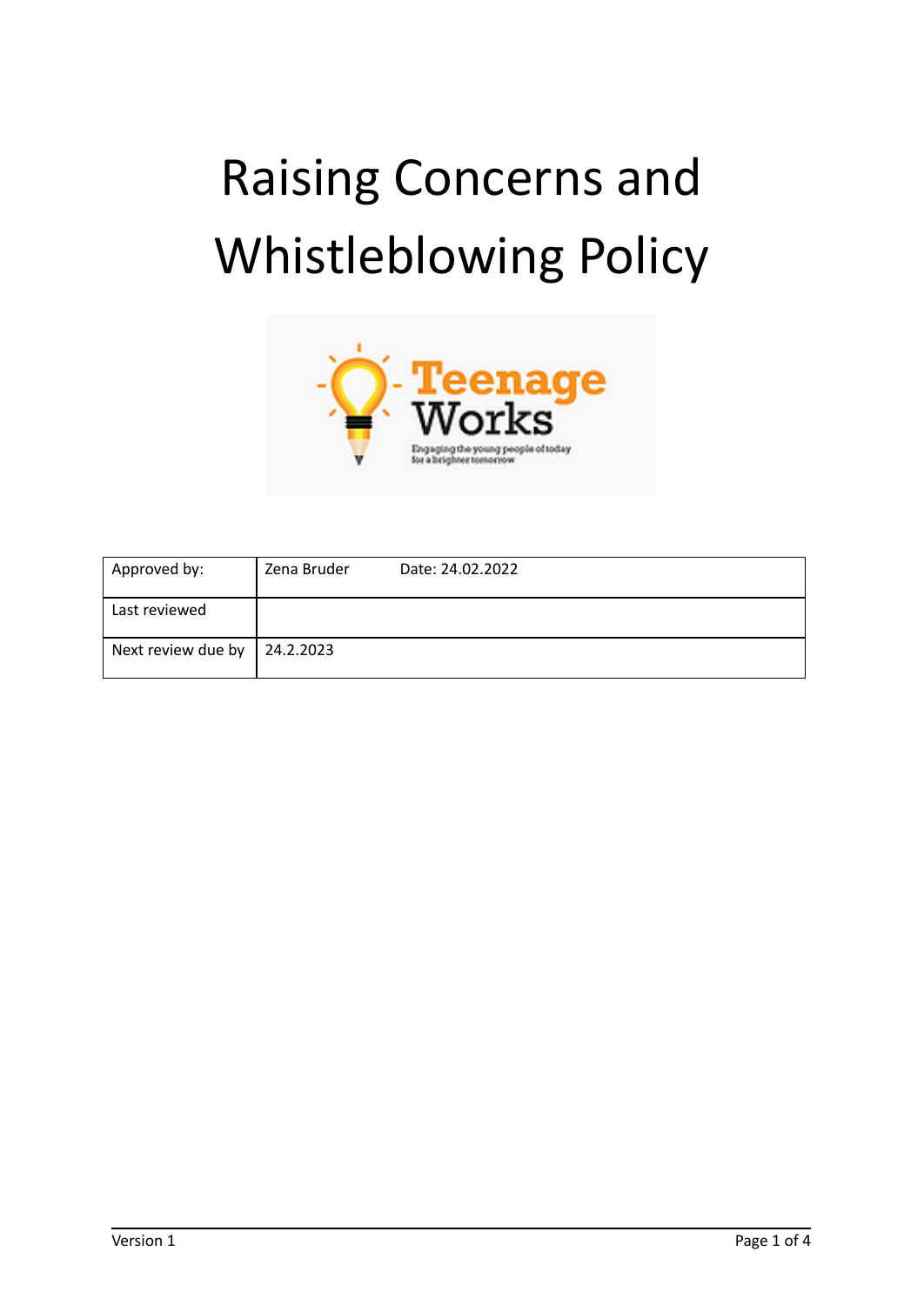## **1. POLICY STATEMENT**

Teenage Works takes a very serious view of any fraudulent behaviour, serious malpractice and general abuse occurring in the work place. Teenage Works encourages all employees to raise concerns. These will be treated seriously and addressed appropriately.

#### **2. PEOPLE AFFECTED BY THIS POLICY**

All employees and those who otherwise carry out work for or on behalf of Teenage Works, including trainers.

# **3. PROCEDURE (that all staff MUST follow)**

# 3.1 **Principles**

Every worker is responsible for ensuring bad practice does not happen in Teenage Works.

Only concerns raised which are made in the public interest and relate to the below list will be viewed as whistleblowing disclosures:

- A criminal offence or activity which has been, or is likely to be, committed. This could include neglect, abuse, theft, fraud, breach of data protection etc.
- The breach of a legal obligation.
- A potential, or actual, danger to the health and safety of any individual. This can include medical negligence, dangerous working environments etc.
- Activities which present a serious risk to the environment
- A miscarriage of justice.
- A deliberate attempt to conceal any of the above.

Whistleblowing disclosures will be made with the reasonable belief that they are genuine, therefore once a disclosure has been made this will be treated as serious and investigated. The individual, or individuals, who have blown the whistle will be protected and supported.

Concerns which do not constitute to a whistleblowing disclosure should also be treated as serious and appropriate action taken to address the concerns.

# **3.2 What is a Whistle-blower?**

A whistle-blower is someone who makes a disclosure which is in the public interest and relates to one or more of the list of disclosures within section 3.1. To qualify as disclosures the worker must raise their disclosure as highlighted within section 3.5 and 3.7.

All other concerns will be viewed as employees fulfilling their duty of care and raising a concern, as opposed to whistleblowing.

In some instances a worker may raise a whistleblowing disclosure under an alternative policy (e.g. grievance) Once it is apparent a protected disclosure has been made, even if the worker is unaware that the disclosure is protected, this will be covered by the Whistleblowing Policy. This means the worker is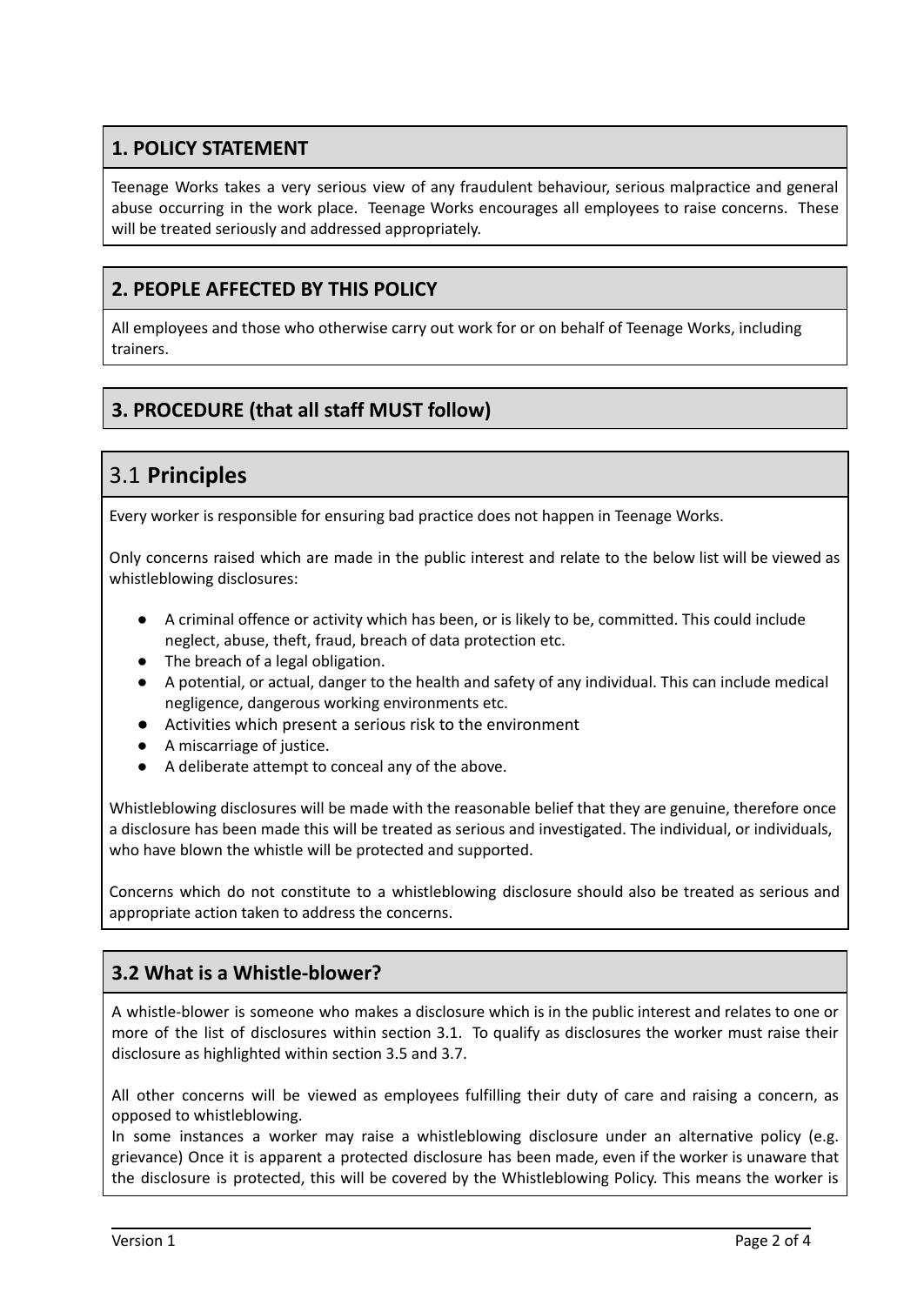eligible for the support and protection given to all whistleblowers. If the worker is unaware their disclosure is protected they will be informed of this.

Whistleblowing will not be used when a worker is personally aggrieved or affected by an issue. This may include concerns regarding their terms and conditions or personal issues within their working life. These issues should be managed through either the Grievance Policy or complaints process depending upon a workers employment status.

Where false allegations are raised maliciously, formal disciplinary action will be taken.

#### **3.3 Raising a Concern**

Concerns raised which do not fulfil the criteria listed in section 3.1 are not whistleblowing disclosures. However it is important that any concerns are raised appropriately.

In the first instance and where appropriate, concerns should be raised informally with the individuals involved. For example, giving feedback to a colleague where poor practice is witnessed.

On occasion the worker may not feel able to challenge a colleague or believe their concern warrants escalation to a manager. Employees can report these concerns to their line manager, senior manager or the chair of governors. These individuals should initially raise concerns to an appropriate contact they have within Teenage Works.

#### **3.4 Investigating a Concern**

Concerns which are not covered by whistleblowing should still be given consideration as they can help improve the quality of service delivered by Teenage Works. Concerns raised will be dealt with as appropriate under the circumstances.

#### **3.5 Raising a Whistleblowing Disclosure**

Whistleblowing disclosures are serious and should always be reported. Employees should disclose these concerns to either their line manager or another more senior manager.

Once a disclosure is made the whistleblower should give as much detail as possible and, where possible, will be asked to provide their contact details. The disclosure will then either be investigated.

#### **3.6 Investigating a Whistleblowing Disclosure**

All whistleblowing disclosures will be investigated. Once an investigation is completed the investigating manager will recommend appropriate action.

A disclosure made under the Whistleblowing Policy does not give the worker a right to know the outcome of any action taken, however where reasonable, appropriate feedback will be given.